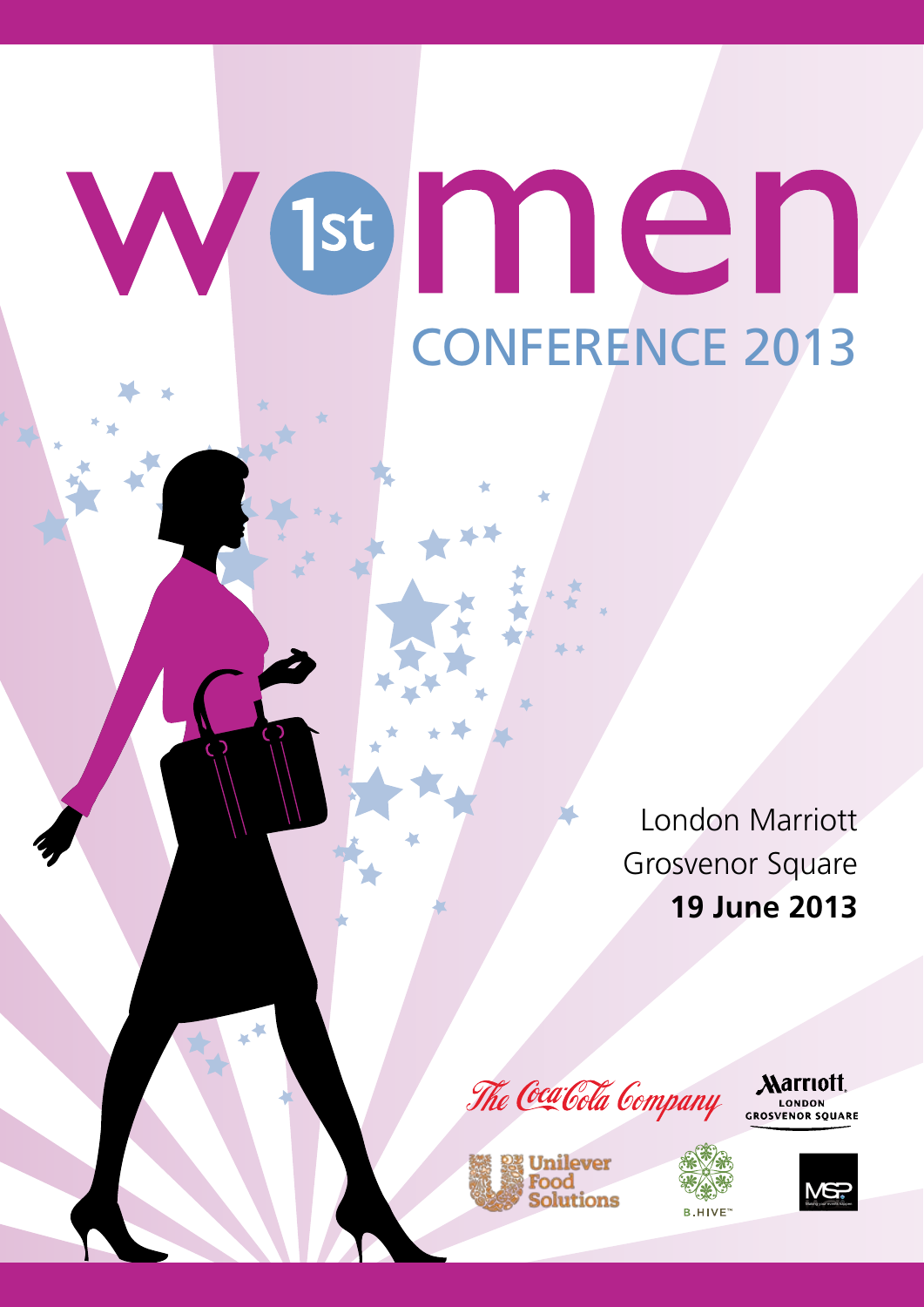I'm delighted to welcome you to the Marriott London Grosvenor Square for our second annual Women 1st Conference. Building on the success of last year's inaugural conference, we have a fantastic line-up of speakers and workshops ready

to inspire you, with representatives from leading global brands including Coca-Cola, Ernst & Young, Tesco, PwC and more.

Our research has shown that a lack of networking opportunities is one of the biggest barriers facing women when it comes to moving up the career ladder – that's why we host regular development

and networking events for women, including today's conference. Along with our training and mentoring programmes, membership schemes and annual Women 1st Top 100 Club and Shine Awards, these events play a crucial role in our mission to increase the number of women in senior positions in hospitality, passenger transport, travel and tourism.

On behalf of Women 1st, I'd like to say a huge thank you to all of our speakers, workshop hosts, sponsors, our hosts at Marriott and, most of all, you! Without the continued support of organisations and individuals in our industries, we would not be able to provide these invaluable opportunities for women to make new connections and develop their skills.

## WOMEN 1ST Conference 2013 host

I hope you find today's conference valuable and uplifting – we'd love to hear any feedback you have!

Through her best-selling books, seminars, and TV and radio appearances, Janey Lee Grace has established her position as a public relations representative and media spokesperson for the organic and natural health world.

She is known to over seven million listeners daily via BBC Radio 2, and has been voted the number one personality in the 2013 Natural Beauty Yearbook. She is also the founder of **www.imperfectlynatural.com**, a consumer website that received half a million hits in its first month. Imperfectlynatural.com recommends the best the natural, organic, and eco health products the world has to offer. Janey Lee recently launched the 'Janey Loves' accreditation system for eco and organic companies in the UK.

Her repertoire extends to public relations and media training for corporate groups and individuals, and she acts as a spokesperson for natural childbirth and parenting issues. She is an author of five best-selling books on natural health, including two Amazon number one books, and currently writes columns for a variety of magazines recommending natural health products and services.



# **WELCOME**

## **Sharon Glancy**

Founder, Women 1st and Managing Director, People 1st Training Company



#### **Janey Lee Grace**



## Women 1st Conference 2013 Programme

#### **9.00 – 09.15**

**Welcome**

**Brian Wisdom, Chief Executive, People 1st**

**Session 6: The feminine approach to success in business Hosted by Claire Brummell, Founder, Feminine 1st** Do you believe to be successful in business you need to model men's approach? Learn how to tap into your natural feminine skills, traits and abilities to become a confident, powerful and successful woman in business.

**Sponsor's welcome**

**Tracey Rogers, Managing Director, Unilever Food Solutions UK and Ireland**

#### **09.15 – 09.30**

**Introduction Janey Lee Grace, Conference Host**

#### **09.30 – 10.15**

**Choices, connections, and development – career progression for women leaders today Susan Gambardella, Vice President, Global Account Team, Coca-Cola Refreshments**

### **10.15 – 11.00: Choice of interactive workshops**

#### **Session 1: Finding your balance**

**Hosted by Justine Lutterodt, Director, Centre for Synchronous Leadership** In a hectic world with competing demands on your time, it is easy to feel off balance and out of sync with those around you – particularly for women. Come and learn the secrets to finding your own sense of balance and supporting others in doing the same.

#### **Session 2: Be, do and have more**

**Hosted by Struan Robertson, Founder, Be-A-Ten Ltd.** Even high achievers sometimes feel they are living less than they can. This workshop will have you challenging your limitations and reaching for things you simply never believed were possible.

#### **Session 3: The power of profile**

**Hosted by Vanessa Vallely, Founder, www.wearethecity.com** Having profile is one of the most powerful tools in your career armoury, but you have to know what tools and techniques to use to help you build it, protect it and drive your success. This workshop will show you how!

#### **11.00 – 11.15**

**Coffee break and networking**

#### **11.15 – 12.00**

**Being different: Making it work for you Jill Easterbrook, Director, Developing Businesses, Tesco**

#### **12.00 – 12.30**

**Live Q&A with Margaret Hodge MP – hosted by Lynne Franks, Founder, SEED**

#### **12.30 – 13.15**

## **Lunch**

### **13.15 – 14.15**

**Panel discussion with industry leaders**

Leading industry figures, including Susan Cully, Managing Director of Marlin Apartments, Rachelle Headland, Managing Director of Saatchi & Saatchi X London, Andrew McEachern, Global Director for People Development, Norton Rose Fulbright, Robin Rowland, CEO of YO! Sushi and Andy Woodfield, Partner of PwC, take part in an insightful panel discussion.

#### **14.15 – 15.00: Choice of interactive workshops**

**Session 4: Career and life: How to have success in both! Hosted by Christine Brown-Quinn, Managing Director, Women in Business Superseries**  You don't have to be a super hero, but you do need a strong sense of self, a number of key skills, and a can-do attitude to successfully combine a demanding career and a fulfilling personal life. This workshop will help!

**Session 5: Communicate and influence with confidence, style and ease for business success Hosted by Kay White, Communication Expert for Women in Business, Way Forward Solutions** Make yourself heard! Packed with content from the word 'go', this workshop will give immediate value with savvy tools, sparkly words and phrases, and mindset tips for you to use straight away.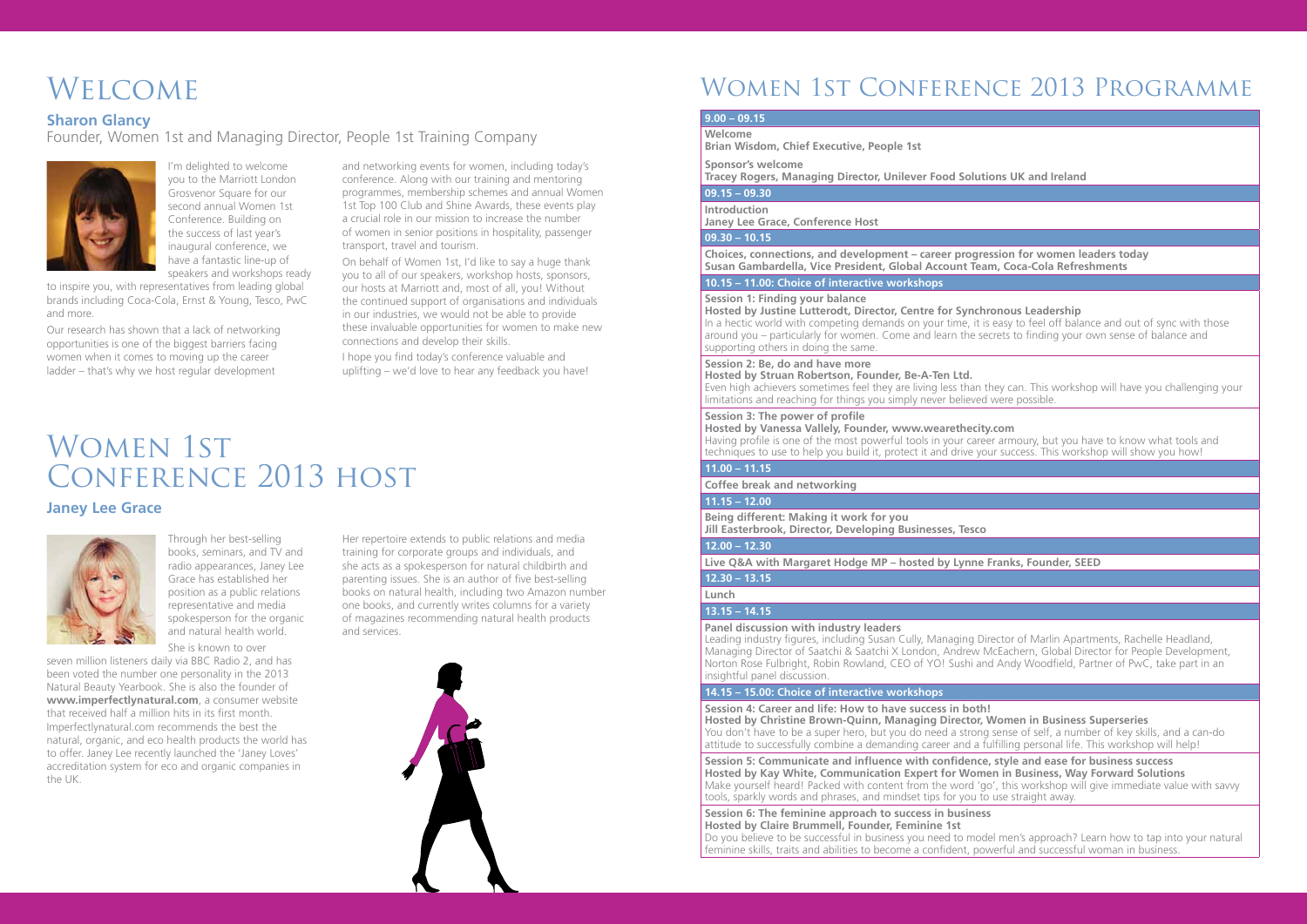#### **15.00 – 15.15:**

**Coffee break and networking**

## **15.15 – 16.00: Choice of interactive workshops**

**Session 7: Networking – what's your value? Hosted by Heather White, CEO, Smarter Networking**

You can leave it up to your 'networks' to decide what your value is to them, but there are huge drawbacks to this passive approach. Discover your real value to your networks.

#### **Session 8: Your leadership story**

**Hosted by Jenny Garrett, Director, Reflexion Associates Ltd.**

Are you in awe of those whose story flows so eloquently? Find out how to craft and tell your story authentically and naturally to achieve results.

#### **Session 9: Presenting your way to the top**

**Hosted by Susie Hall, Managing Director, The Impact Coach**

Communicating effectively is now more important than ever. Find out how to make powerful and memorable presentations, increase your charisma and understand the power of your personal brand and how to communicate it.

#### **16.00 – 16.45**

**Everyone has a role to play**

**Liz Bingham, Managing Partner, People UK and Ireland, Ernst & Young**

#### **16.45 – 17.00**

**Closing remarks**

**Simone Roche, Director, Women 1st**

# Keynote speakers



Liz is a passionate advocate for diversity and inclusiveness and has been determined to create an environment where people from all backgrounds can succeed and flourish. In 2012, under Liz's stewardship, EY achieved first place in Stonewall's Workplace Equality Index and Liz was recently featured as one of 16 global role models selected by Stonewall to participate in their research.

## Interview and panel session speakers



#### **Susan Gambardella**

Susan Gambardella is vice-president of the Wendy's Global Account Team for Coca-Cola Refreshments. Prior to this, she led Coca-Cola North America's marketing team and has also held the position of central region vice president for Coca-Cola FoodService, where she was responsible for managing sales and customer relationships in 20 US states.

Susan originally joined The Coca-Cola Company as a foodservice account executive in New York in 1992, having previously worked as a unit manager for Procter and Gamble.

Lynne Franks, businesswoman, author, broadcaster and speaker, acknowledged as the UK's leading women's empowerment guru, is an acclaimed international spokesperson and advisor on the changes in today's and tomorrow's world. She is the founder of SEED – Sustainable Enterprise and Empowerment Dynamics – a social enterprise providing women's learning and coaching programmes on economic empowerment, sustainable business practices and creative leadership. In 2010 Lynne launched B.Hive, a series of unique and stylish women's business lounges and hubs, in collaboration with the Regus Group.

Susan is the vice-chair on the executive committee of the board of directors for the Women's Foodservice Forum and will become chair in 2014. She also serves on the advisory board for The Center for Accountable Leaders at Kennesaw State University, is on the board of Junior Achievement of Atlanta, and was recently elected to the board of directors for The National Restaurant Association.



#### **Liz Bingham**

Liz Bingham is a restructuring partner and managing partner for people in the UK and Ireland at Ernst & Young (EY) and sits on the UK firm's executive board.

In 2012 Liz was awarded the Women in Banking and Finance Award for Achievement as well as being listed as No 31 in the World Pride Power List. 2013 has seen Liz listed by Accountancy Age as No 27 in the Financial Power List, and included on the BBC Radio 4 Woman's Hour 100 Power List.

#### **Margaret Hodge MP MBE**

The Rt. Hon Margaret Hodge MBE was elected Member of Parliament for Barking in 1994. She is also the first ever female chair of the Public Accounts Committee.

Margaret entered politics in 1973 as a councillor for the London Borough of Islington, where she became leader from 1982-1992. She also held various roles in the Labour Government between 1998 and 2010, including Parliamentary Under Secretary of State for Employment and Equal Opportunities, Minister of State for Children, Young People and Families and Minister for Culture, the Creative Industries and Tourism.



#### **Lynne Franks**

#### **Susan Cully**

Susan Cully is managing director of Marlin Apartments, the largest serviced apartment provider in the City of London. Susan joined the group in 2001 as general manager and went on to establish Marlin Apartments together with its CEO, in 2003. She was appointed as managing





In that time Susan has helped to grow the company to six sites with over 700 apartments and a staff of more than 100, while also successfully earning an MBA at Imperial College London. She

#### **Rachelle Headland**

Rachelle Headland is managing director of Saatchi & Saatchi X London, part of the world's most awarded shopper marketing network. She has been in leadership roles for over 18 years, working on award-winning marketing campaigns for some of the world's biggest brands including Coca-Cola, P&G, Diageo and HTC.

Rachelle was promoted to managing director of Saatchi & Saatchi X at the start of 2012 and was appointed to run the Saatchi & Saatchi London Global Client Board earlier this year. Rachelle is also chair of agency recognition on the board of the Marketing Agencies Association.

#### **Jill Easterbrook**

Jill is managing director – developing businesses for Tesco and started her career as a graduate on the buying and merchandising scheme at Marks & Spencer. Following a brief spell as a managing consultant at Cap Gemini Ernst & Young, she joined Tesco in 2001 as business development manager.

Jill was promoted to director in June 2003, following a six month development programme. In 2007 she worked with the board and the inquiry team as director, competition commission inquiry, which soon led to her promotion to group strategy director in 2008.

At the start of 2011, Jill was part of the team that transformed the Tesco online clothing proposition and was promoted to director, UK and ROI clothing. In 2012 she started her current role, which includes Tesco Ireland, One Stop, Telecoms, Dobbies, Nutricentre and Tesco Digital Entertainment, and joined the executive committee in January 2013.



## **Andrew McEachern**

Andrew McEachern is global director of people and development at legal practice Norton Rose Fulbright. Prior to joining the practice in 2009, Andrew spent nine years at Goldman Sachs, and eight and a half years as an in-house lawyer with Shell, the last four of which were as head of the legal department for the Shell Companies in North East Asia.

Andrew qualified as a solicitor in London in 1987 and after two years with Rowe & Maw he spent 18 months in Australia, where he worked at Freehill Hollingdale and Page.



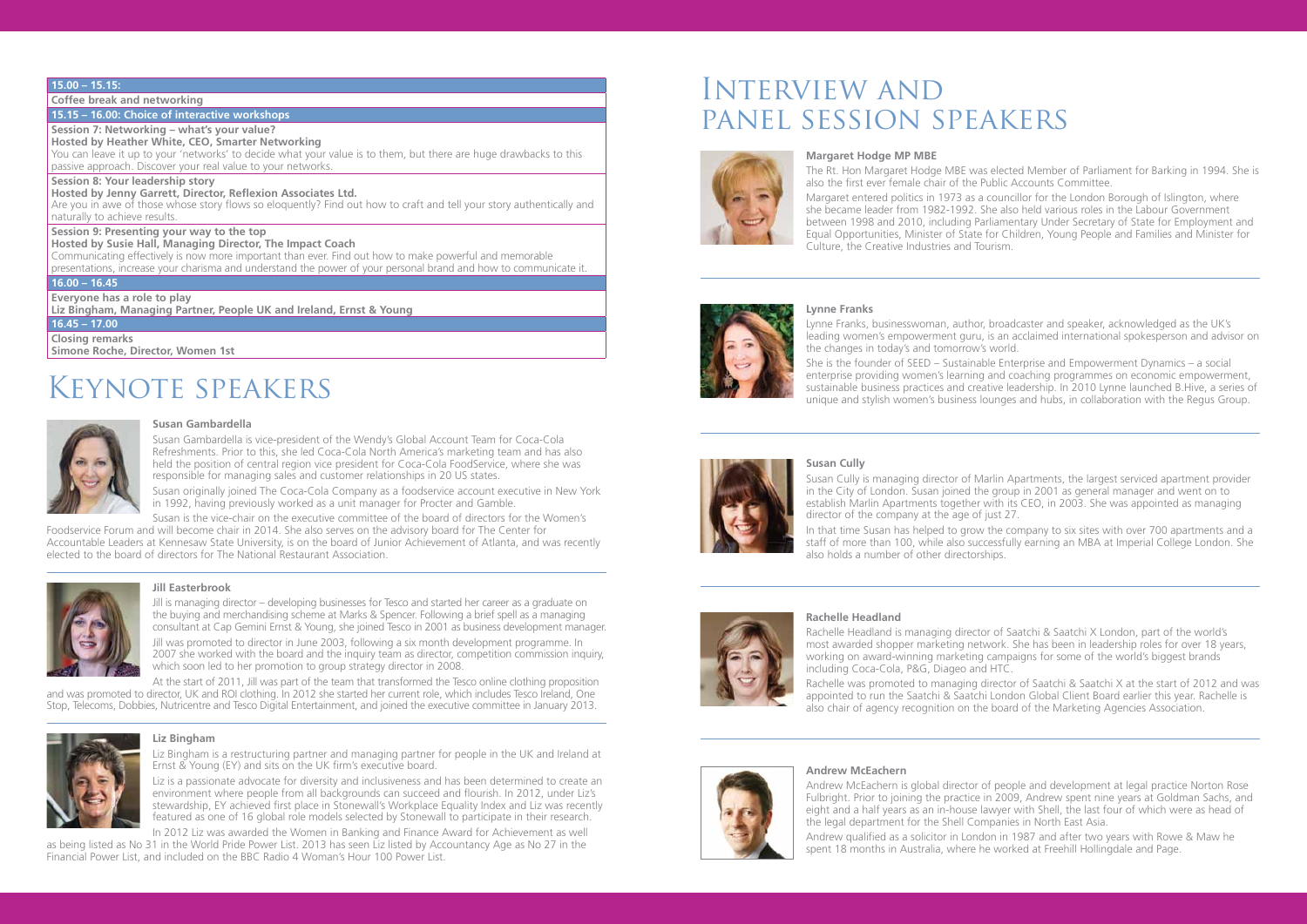#### **Robin Rowland**

Robin Rowland is CEO of YO! Sushi. He joined the company in 1999, when it had four restaurants, and has grown the business to 62 UK and 13 overseas restaurants today. Robin started his career with Whitbread Inns as a pubs area manager before joining Diageo to develop the 'Old Orleans' national chain of restaurants. After the business was taken over, he

managed over 120 hotel, pub and restaurant sites, before joining the Restaurant Group as first retail and then group franchising director. Robin is also the founder of the 50/20 restaurants group and is a non-executive director for Marstons PLC and Caffè Nero.



#### **Andy Woodfield**

Andy Woodfield is the lead partner for the International Aid Development Consulting practice for multinational professional services firm, PwC.

Andy started his career as an engineering design apprentice and joined PwC in 1998. He was rapidly promoted through the ranks and is also part of a team that is responsible for the development and delivery of leadership, culture and talent programmes within PwC and with its clients. In addition, he is the sponsoring partner for the firm's inclusive business network, GLEE@PwC. Andy is also a trustee for Diversity Role Models and is a non-executive director of the Charity Retail Association.

## Workshop speakers



#### **Christine Brown-Quinn**

Following over 20 years in international finance, Christine Brown-Quinn and her business partner, Jacqueline Frost, launched Women in Business Superseries to share their practical business strategies for getting ahead in demanding corporate environments.

Christine is author of Step Aside Super Woman, a real-life guide to tackling the issue of worklife balance. She is also an accomplished international speaker and commentator through blogs, articles, radio and TV shows, including BBC Sunday Live, The Big Questions, Financial Times, London Evening Standard, and others.

**www.womeninbusinesssuperseries.com**



#### **Jenny Garrett**

Jenny Garrett is an executive coach, author of Rocking Your Role, the how to guide to success for female breadwinners, speaker, and founder of Reflexion Associates leadership consultancy. Jenny is a Cherie Blair Foundation for Women mentor and was featured in the LinkedIn Top 10 Power Women list. A guest on BBC Radio 4's Woman's Hour, she works with executives and entrepreneurs one to one and in groups to help them achieve their goals and maximise their performance.

**www.reflexion-uk.co.uk**



#### **Claire Brummell**

Claire Brummell is founder of Feminine 1st. Having lived for 20 years behind a masculine mask, she has a passion for helping women reconnect with what it means to be feminine to transform their lives, both in business and at home.

Claire helps women worldwide to recognise the power in embracing their femininity while still being true to themselves, to discover the best balance of feminine and masculine for them and release the struggle for control and perfection that so many women experience.

**www.feminine1st.com**



#### **Susie Hall**

Susie Hall has been working as an impact coach for the past 15 years, with clients across Europe, the USA and Asia. She works predominantly with leaders from professional service firms, public companies and financial institutions, coaching them on how to improve their impact, pitching, presentation and public speaking skills. Susie is known for being direct and honest and having a challenging but supportive style to increase her clients' confidence in what can be a sensitive area of development.

**www.the-impact-coach.co.uk**



Justine Lutterodt is director of the Centre for Synchronous Leadership, an organisation established to help leaders reach their potential while promoting an ethical approach to business. She is also founder of the Lead Like a Woman movement, started in January 2012.

As coach, consultant, and researcher for the Centre, Justine has over ten years of experience working with senior executives and is passionate about helping clients achieve success on their

# own terms.

**www.synchronousleadership.com**

#### **Struan Robertson**



Struan Robertson, founder of Be-A-Ten Ltd, is summed up by his strapline – the science of mindset and the spirit of rock and roll. He is regularly invited to work with members of the 'C' suite and the highest echelons of professional sport, and his clients include RBS, Aviva, MI5, British Airways, Apple, British Horse Racing and Formula 1. Struan has spent 25 years developing his art and anyone who works with him will have a clearer idea of what they are able to achieve. **www.be-a-ten.com** 

#### **Vanessa Vallely**

Vanessa Vallely started networking site wearethecity.com, which helps city women connect, in 2008. She also created careerscity.co.uk, a female niche job board, and theprofilecoach.co.uk, a



Vanessa has 23 years' experience in the city and financial services and has worked tirelessly to further the diversity agenda. She won Women in Banking & Finance's Women's Champion Award in 2011 and was recently named as one of Brummell's Top 30 Inspirational Women in the City.

**www.wearethecity.com**

#### **Heather White**



Heather White founded Smarter Networking in 2001 after finding herself unemployed, over 40, with no contacts and living in a new city. Today she is an international speaker, trainer, coach and author. Heather's aim is to help people to connect with others through authentic and genuine relationships. She recently launched a new business, The Non Exec Hub, helping those who want to become non-

executive directors and trustees.

**www.smarter-networking.co.uk**

#### **Kay White**

Kay White, known as the savvy and influential communication expert for women in business, is the author of the international number one bestseller 'The A to Z of Being Understood'. Kay shows ambitious, experienced, and often frustrated professional women how to be seen, heard and valued in business.

Kay shows businesswomen how to boost their confidence and ask for what they want, using words in the same way as accessories to naturally add interest, highlight and personal sparkle.

**www.wayforwardsolutions.com**